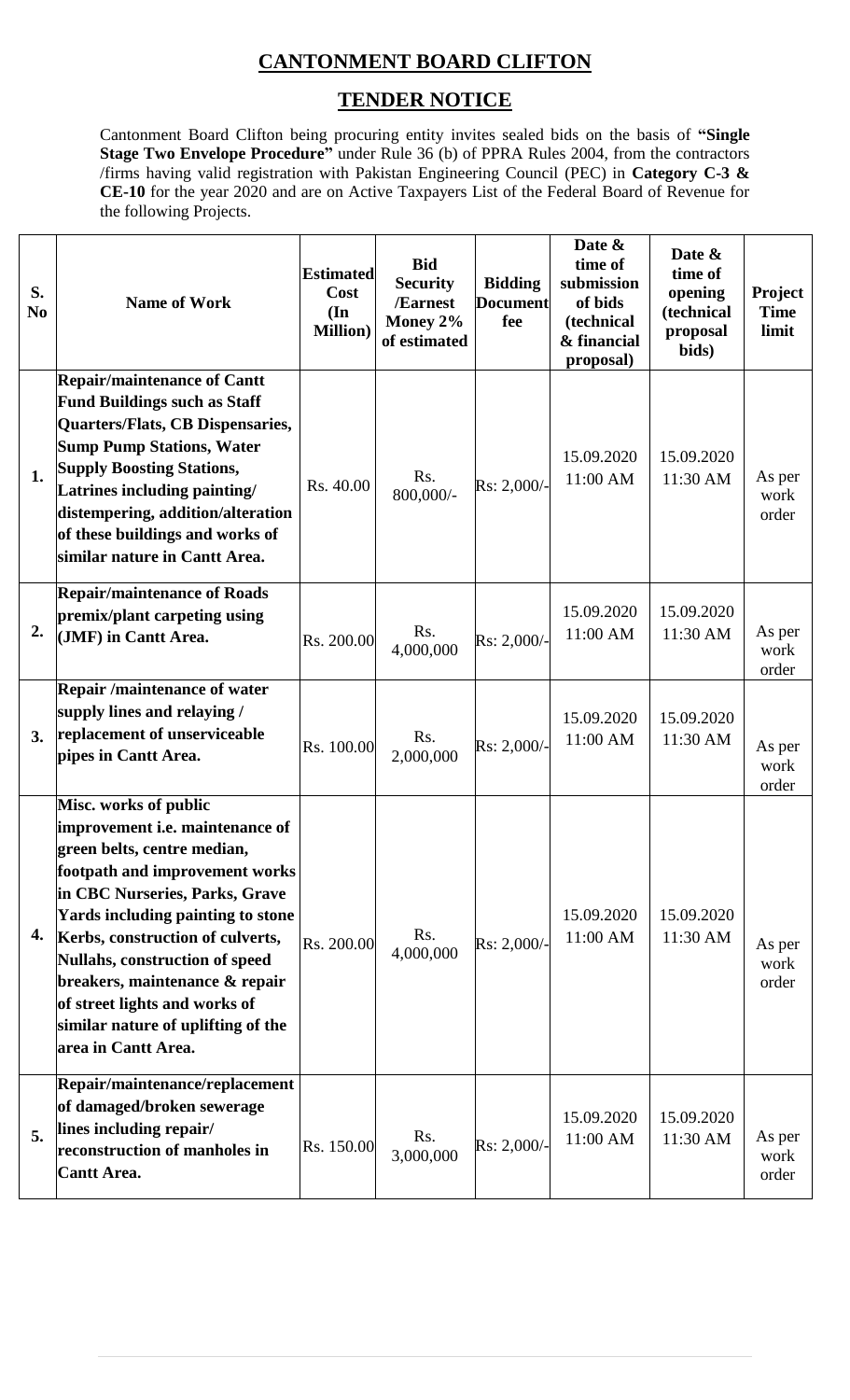## **TERMS & CONDITIONS**

- 1. Tender / Bidding documents containing Invitation to the bid/Tender Notice, Instructions to bidders, Form of Bid, Conditions of Contract Agreement, Tender Drawings & Specifications, Bill of Quantities and Bid evaluation criteria etc. can be obtained on any working day during office hours from the office of Cantonment Board Clifton (CBC) CC-38, Street 10, Kh-e-Rahat, Phase-VI, DHA Karachi on or before closing date of tender bid. Price of the bidding documents is Rs 2,000/- (non-refundable). Tender / bidding documents can also be downloaded from CBC website [www.cbc.gov.pk](http://www.cbc.gov.pk/)
- 2. 2% (two percent) earnest money /bid security of quoted bid cost must be accompanied in the shape of Call deposit in the name **Cantonment Board Clifton**, from Scheduled banks in accordance with the Rule 25 of PPRA Rules,2004 and subsequent amendments (if any). An Affidavit to the affect stating that 2% bid security /earnest money has been placed in financial proposals /bids must be attached in the technical proposals. Any bid security not validated from bank can result into penal consequences.
- 3. The Submission of Bids by the contractors implies that they are fully conversant with the, scope of work and term and conditions laid down in the tender / bid's documents.
- 4. The eligible contractors / firms are required to submit their Bids for work in separate sealed envelopes i.e. one envelope containing "**Technical Proposal**" of the contractors / firms, clearly marked as "**Technical Bid**" accompanied with respective bidding document fee, while the second envelope containing financial proposal / bid price, clearly marked as '**Financial Proposal**". Both Technical and Financial proposals / bids will be placed in single sealed envelope and addressed & send to Cantonment Board Clifton.
- 5. Technical proposal must be numbered & a table of contents inserted at beginning of the proposal showing the table of contents of the proposal according to the numbered pages. All pages of Bids shall be signed  $&$  stamped by the bidder and seal be affixed along with the signatures / initials/ Stamp.
- 6. Contractor / Bidder black listed by Cantonment Board Clifton or involved in litigation or found to be indulged in corrupt or fraudulent practices will be considered non responsive by Cantonment Board Clifton being procuring entity.
- **7. The firms/contractors having their own asphalt plant, machine and other related machinery and concrete Batching Plant in respect of work at serial No.2 above will be eligible.**
- 8. The '**Technical Proposals/ Bids**" of the firms/ contractors will be evaluated will be eligible in accordance with laid down evaluation criteria based on the following documents to be provided in the bidding documents meant for submission of Technical Proposal.
	- I. Detail of projects of similar nature related to the above mentioned work undertaken by the firm in the last 5 years (in hand/ completed) supported by documentary evidence such as work orders / completion reports in original or attested copies.
- II. Financial status, Bank balance & certificate from the scheduled bank for the last 3 years.
- III. The Income Tax Certificate from the concerned department. Showing Tax payment regarding works / projects executed during last 3 years.
- IV. Details of technical staff for the proposed works, duly supported by attested credentials.
- V. An affidavit that the firm is not in dispute / litigation / arbitration with any Govt. / semi Govt. Department on the left over/ incomplete projects.
- VI. An affidavit is required to be provided with the technical bid regarding attachment of the bid security in the shape of Bank Guarantee or call deposit with the financial bid.
- VII. The firms / contractors having their own machinery / plant relating to the project.
- VIII. Only those will be eligible to apply for the tender who have renewed their enlistment with PEC for the year 2020.
- IX. Incomplete Tender form will be Non responsive i.e. name of Firm, Quoted rates in words and in figures, signatures of the contractor and stamp of the firm.
- 9. Only upto two decimal digits (0.00) will be considered for evaluation of the quoted Rate. If any document submitted along with bid documents found false / bogus, the registration of the contractor / firm shall stand cancelled/ blacklisted in the light of enabling provisions of PPRA Rules 2004. Conditional / Incomplete bids shall not be acceptable.